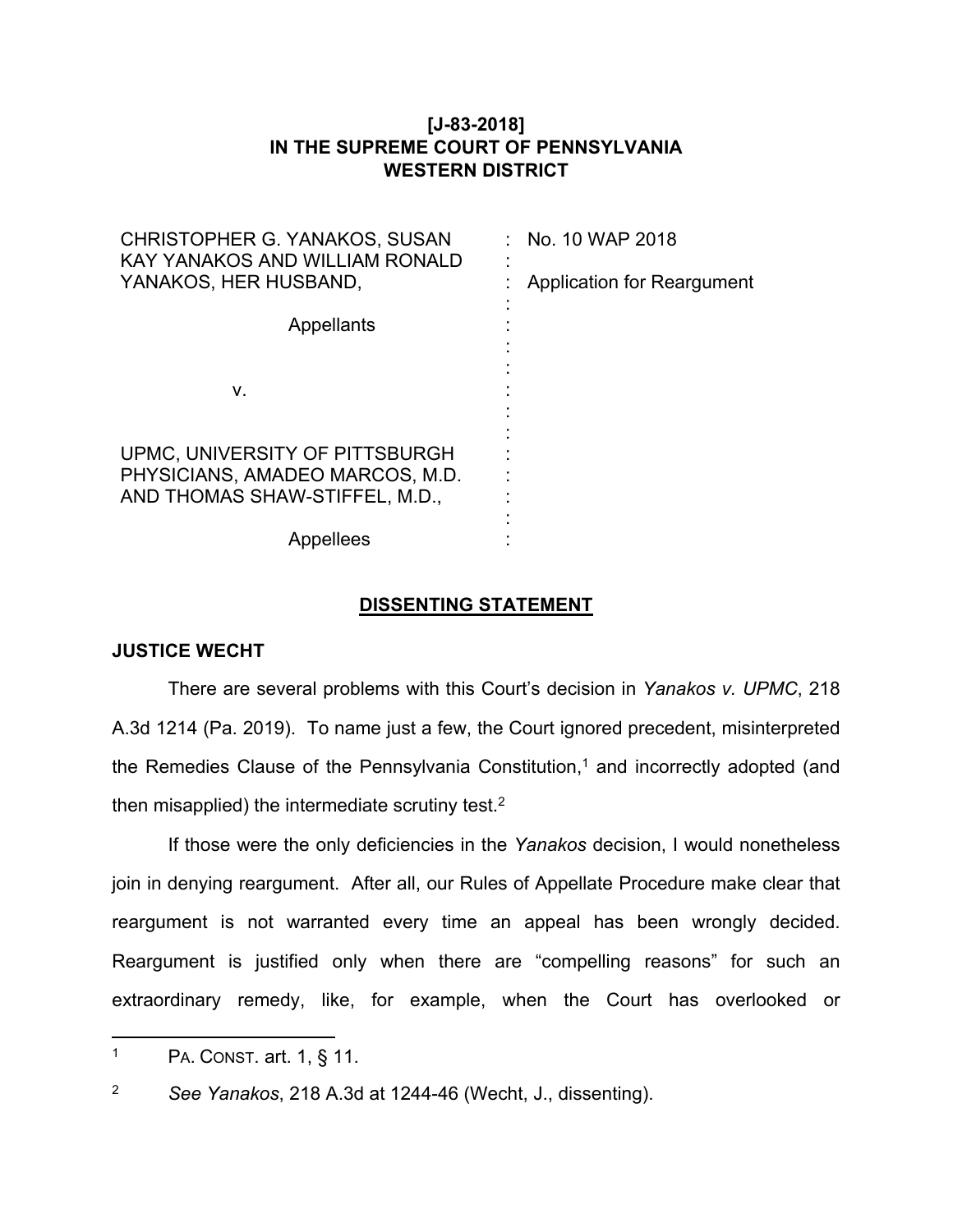misapprehended a fact that would have been material to the outcome of the case. Pa.R.A.P. 2543.

That is what happened here.

**I.**

The Appellants in this medical malpractice case—Christopher, Susan, and William Yanakos—sued UPMC and two of its physicians, claiming that those Appellees/defendants negligently allowed Christopher to donate a portion of his liver to his mother, Susan, even though he suffered from the same genetic disease that had damaged Susan's liver in the first place. According to the Yanakoses, the defendants failed to inform them that Christopher had tested positive for the genetic disease prior to the transplant. In their suit, the Yanakoses claimed that they did not discover the defendants' error until eleven years after the transplant surgery, when additional testing revealed that Susan still had the disease, which the transplant should have eliminated.

The defendants sought judgment on the pleadings, arguing that the Yanakoses' claims were barred by the seven-year statute of repose<sup>3</sup> codified in the Medical Care Availability and Reduction of Error Act ("MCARE Act"). *See* 40 P.S. § 1303.513(a) (providing that "no cause of action asserting a medical professional liability claim may be commenced after seven years from the date of the alleged tort or breach of contract"). In response, the Yanakoses argued that the MCARE Act's statute of repose—which does

<sup>3</sup> Statutes of repose place a temporal boundary on the right to bring a civil action. Unlike statutes of limitations, which begin to run only after a cause of action has accrued, a statute of repose's time limit is measured from the date of the defendant's last culpable act or omission, regardless of when the injury occurred or was discovered. This means that a statute of repose, unlike a statute of limitations, may bar a plaintiff's suit before his or her cause of action even arises. *Vargo v. Koppers Co., Eng'g & Constr. Div*., 715 A.2d 423, 425 (Pa. 1998).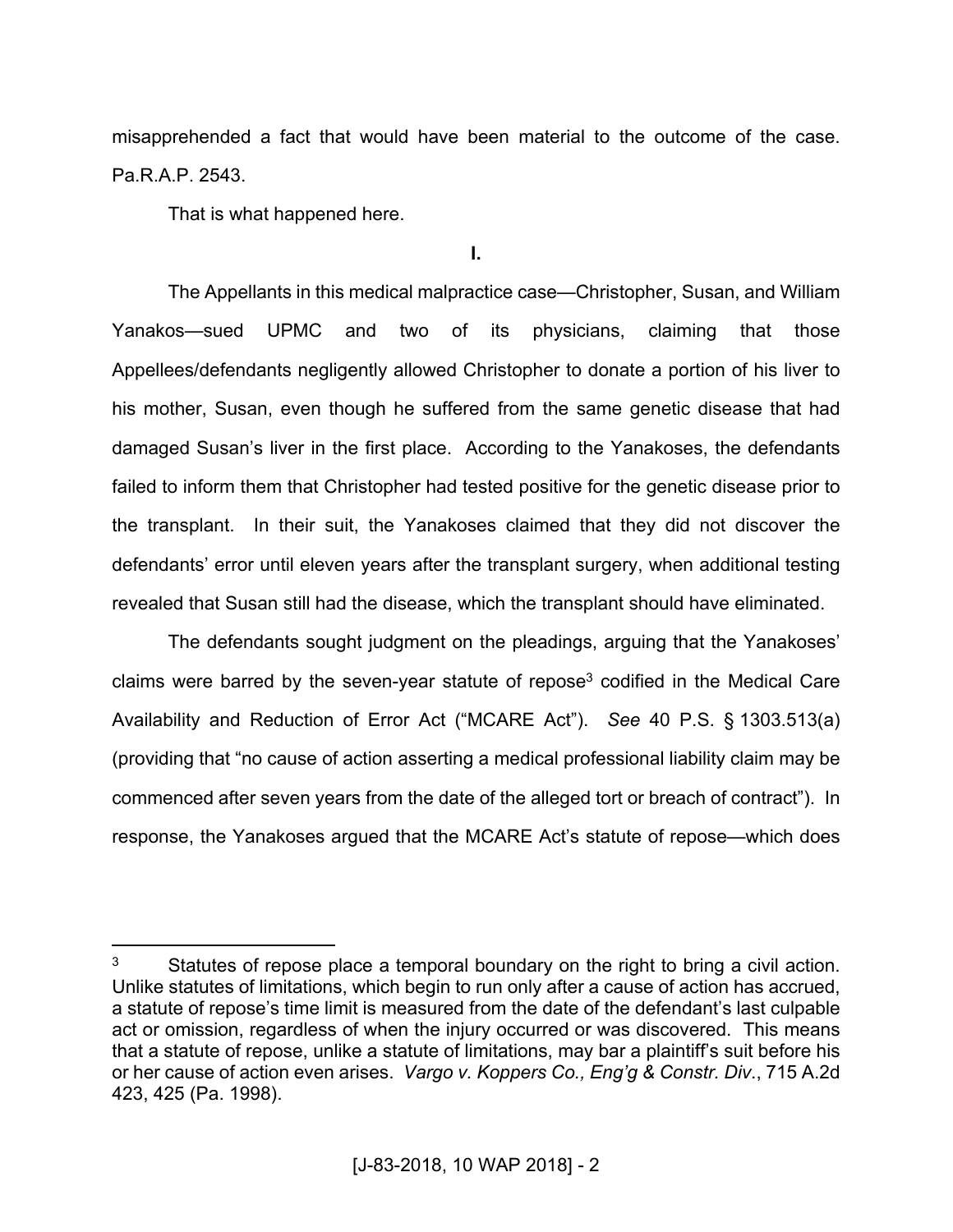not apply to cases involving foreign objects retained in a patient's body<sup>4</sup>—is unconstitutional given its "arbitrary and random classification of exempted claims." Mem. in Opposition to Judgment on the Pleadings, 8/22/2016, at 3. In other words, the Yanakoses claimed that the statute of repose was unconstitutional because it denies a remedy (after seven years) to some plaintiffs, while allowing others, like those injured by retained foreign objects, to litigate their claims. *Id.* at 11 (arguing that the statute of repose "creates an arbitrary and capricious distinction by which certain adult citizen plaintiffs would be denied any access to any remedy in court"); *see id.* at 7 ("The plaintiffs concede that if the [statute of repose] provided that no adult individual could commence a cause of action whatsoever after seven years, the statute would be constitutional." (emphasis in original)). The trial court rejected this argument and entered judgment on the pleadings.

On appeal to the Superior Court, the Yanakoses again argued that the MCARE Act's statue of repose is unconstitutional because it creates an arbitrary distinction between classes of similarly situated plaintiffs. *See* the Yanakoses' Superior Court Brief at 44 (arguing that "the Legislature crafted [the foreign-object] exception in an arbitrary and capricious manner—protecting the rights of 'foreign object' plaintiffs, but excluding others who are similarly situated vis-à-vis the purpose of the exception"). Like the trial court, the Superior Court rejected the Yanakoses' contention that the General Assembly acted arbitrarily when it exempted foreign-object cases from the seven year statute of repose. The Superior Court explained that:

In the instance where a foreign object is left in a patient, it is conceivable that commencing an action may take more time than the seven years generally allotted. The foreign object exception recognizes and clearly defines a group of patients where negligence is implied *res ipsa loquitur*, and the passage of time does little to diminish the evidence underlying the claim. Although [the Yanakoses] align themselves with patients in the

<sup>4</sup> 40 P.S. § 1303.513(b) ("If the injury is or was caused by a foreign object unintentionally left in the individual's body, the limitation in subjection (a) shall not apply.").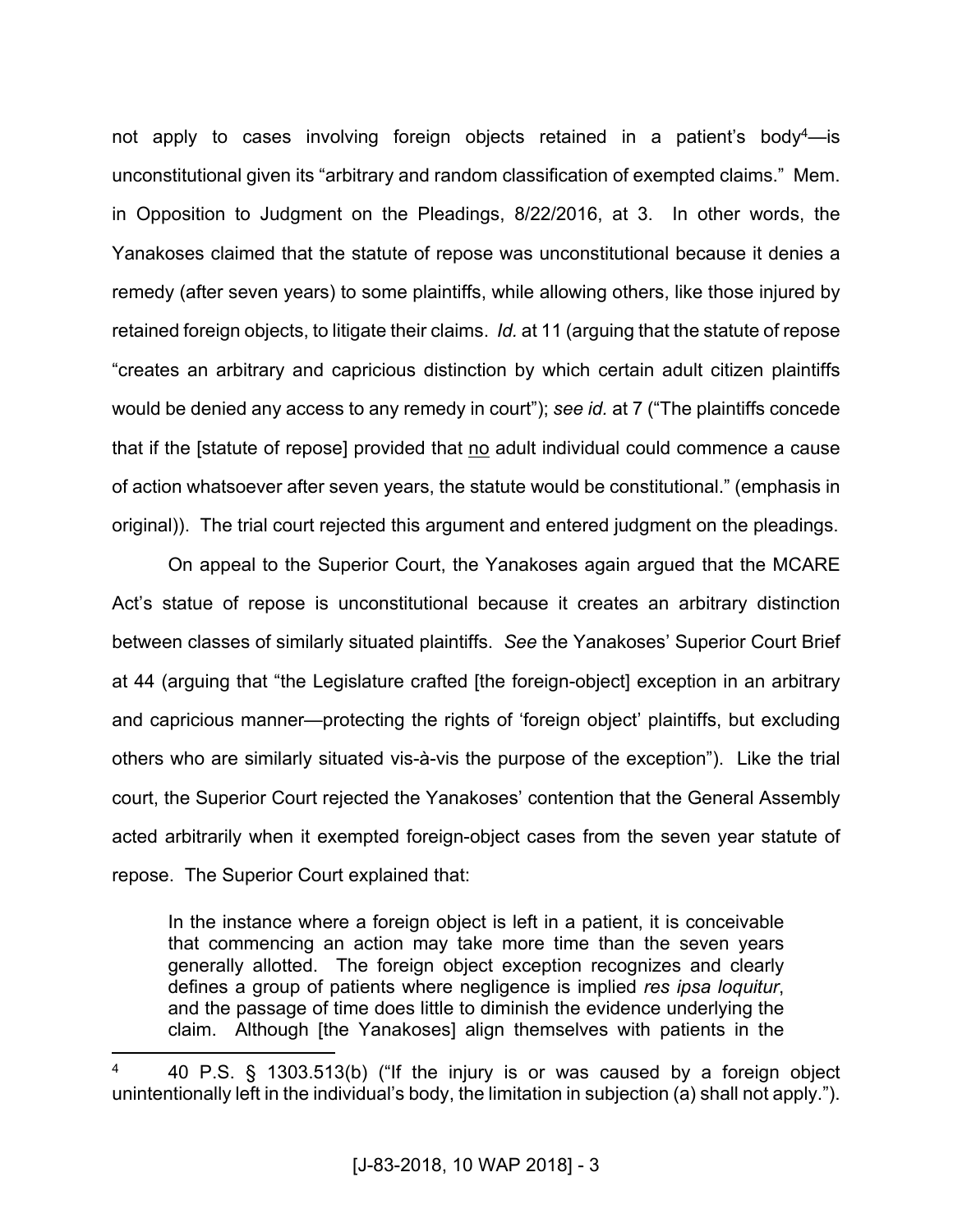foreign object classification, the same observation of the durability of evidence cannot be made in other delayed discovery cases. Specifically, in foreign object cases, the evidence of the negligence is nestled within the victim until eventual discovery, whereas, in other varieties of delayed discovery cases, the passage of time can erode the credibility of eyewitness testimony, causal relationships, and the availability of documentation.

*Yanakos v. UPMC*, 2017 WL 3168991, at \*6 (Pa. Super. 2017) (footnote omitted).

#### **II.**

The Yanakoses then petitioned for *allocatur*, arguing, once again, that the MCARE Act's statute of repose is unconstitutional because it arbitrarily deprives them "and similarly situated medical malpractice patients of any right to redress, *while preserving access to the courts for similarly situated patients.*" Petition for Allowance of Appeal, 8/24/2017, at 22 (emphasis added). We granted *allocatur*, limiting our review to the following question, as framed by the Yanakoses themselves: "Does the MCARE Statute of Repose violate the Open Courts guarantees of the Pennsylvania Constitution, Article I, §11, *where it arbitrarily and capriciously deprives some patients of any access to courts, but permits actions by similarly situated patients?*" Per Curiam Order, 3/28/2018, at 1 (emphasis added).

Once more before this Court, the Yanakoses claimed that the statute of repose is unconstitutional because the Act's foreign-object exception "makes arbitrary distinctions that protect some classes of malpractice victims but leaves similarly situated victims without any legal recourse." Brief for the Yanakoses at 29. Yet, at that point, the appeal took on a life of its own. Or, more properly, this Court breathed a new life into it. What began as a dispute about whether the legislature's exemption of foreign-object cases was arbitrary and unconstitutional was suddenly afforded a judicial resurrection as an appeal about "whether the seven-year statute of repose is substantially related to controlling the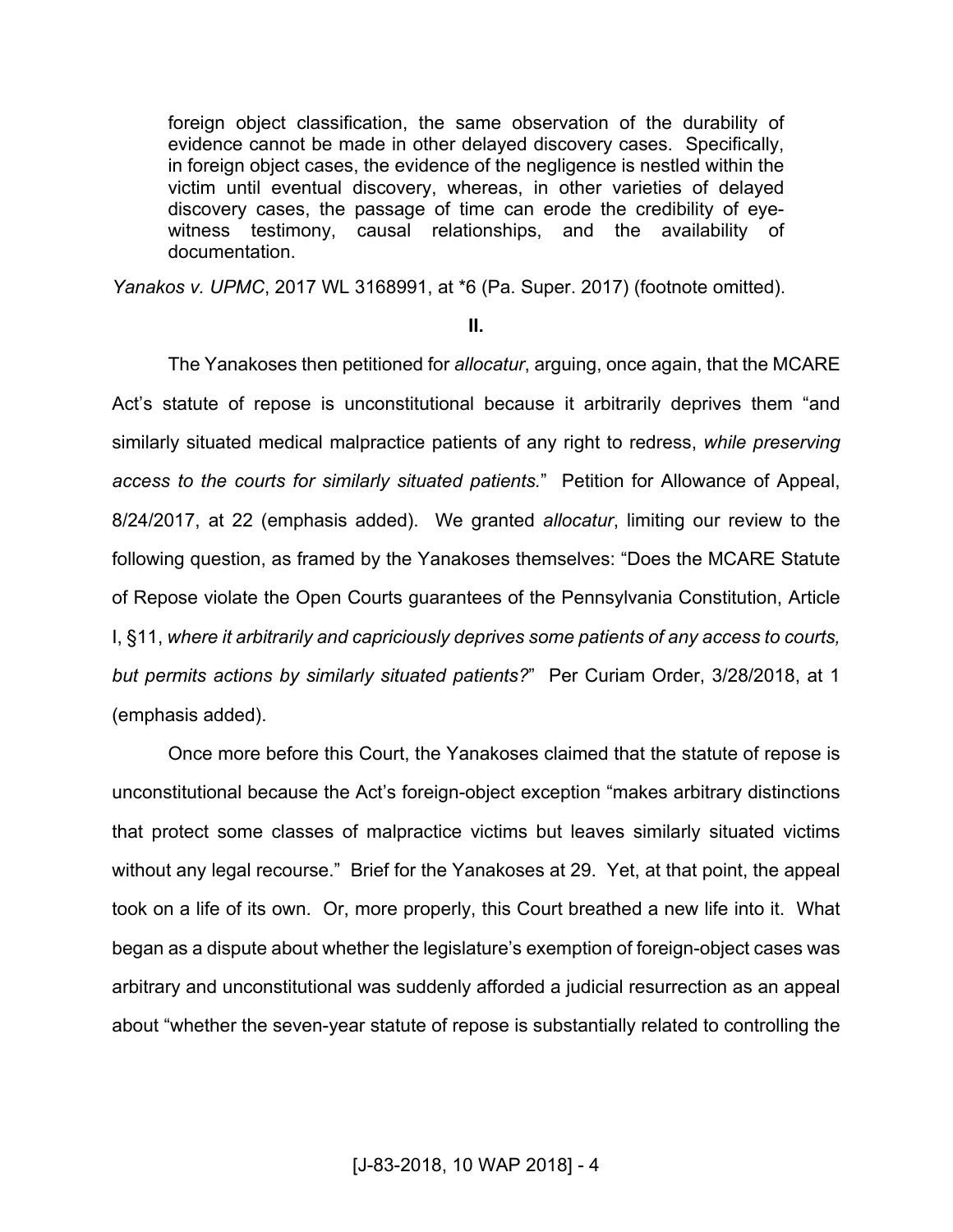cost of medical malpractice premium rates"<sup>5</sup>—something that the Yanakoses had never argued and the lower courts had never considered.

Proceeding from this new premise, the lead opinion then went on to blame UPMC for failing to present "evidence" showing that MCARE's seven-year repose period (as opposed to a shorter or longer period) "has any substantial relationship to the legislative goal of controlling malpractice insurance costs." Yanakos, 218 A.3d at 1226.<sup>6</sup> In other words, the Court held that UMPC and its physicians, in order to satisfy a standard that they didn't know about, should have rebutted an argument that the Yanakoses never made, by building a record of economic "evidence" the parties had never litigated—and all this despite the fact that the case had never proceeded beyond the pleading stage. It should come as no surprise that UPMC asks this Court to revisit its "gravely flawed analysis." Application for Reargument at 12.

The Court's lead opinion also criticized UPMC and its physicians for failing "in their current briefing" to "suggest the seven-year repose period has any substantial relationship to the legislative goal of controlling malpractice insurance costs." *Yanakos*, 218 A.3d at 1226. Of course the Appellees made no such "suggest[ion]." Why would an appellee ever brief a subject that is not before the Court, that the appellants themselves conceded, and that is intuitive and obvious? *See Yanakos*, 218 A.3d at 1244-45 (Wecht, J., dissenting) ("One need not be an expert in the economics of the insurance industry to understand that the cost of insurance coverage corresponds generally with the insurer's

<sup>5</sup> *Yanakos*, 218 A.3d at 1225.

<sup>6</sup> I refer to the "lead opinion" because, while a majority of the Court voted for reversal, there was no majority for the rationale. Justice Donohue, who supplied the fourth vote in support of reversal, authored a concurring and dissenting opinion in which she explained that, unlike the lead opinion, she would have applied strict scrutiny to the Yanakoses' Article I, Section 11 claim. *See Yanakos*, 218 A.3d at 1227 (Donohue, J., concurring and dissenting).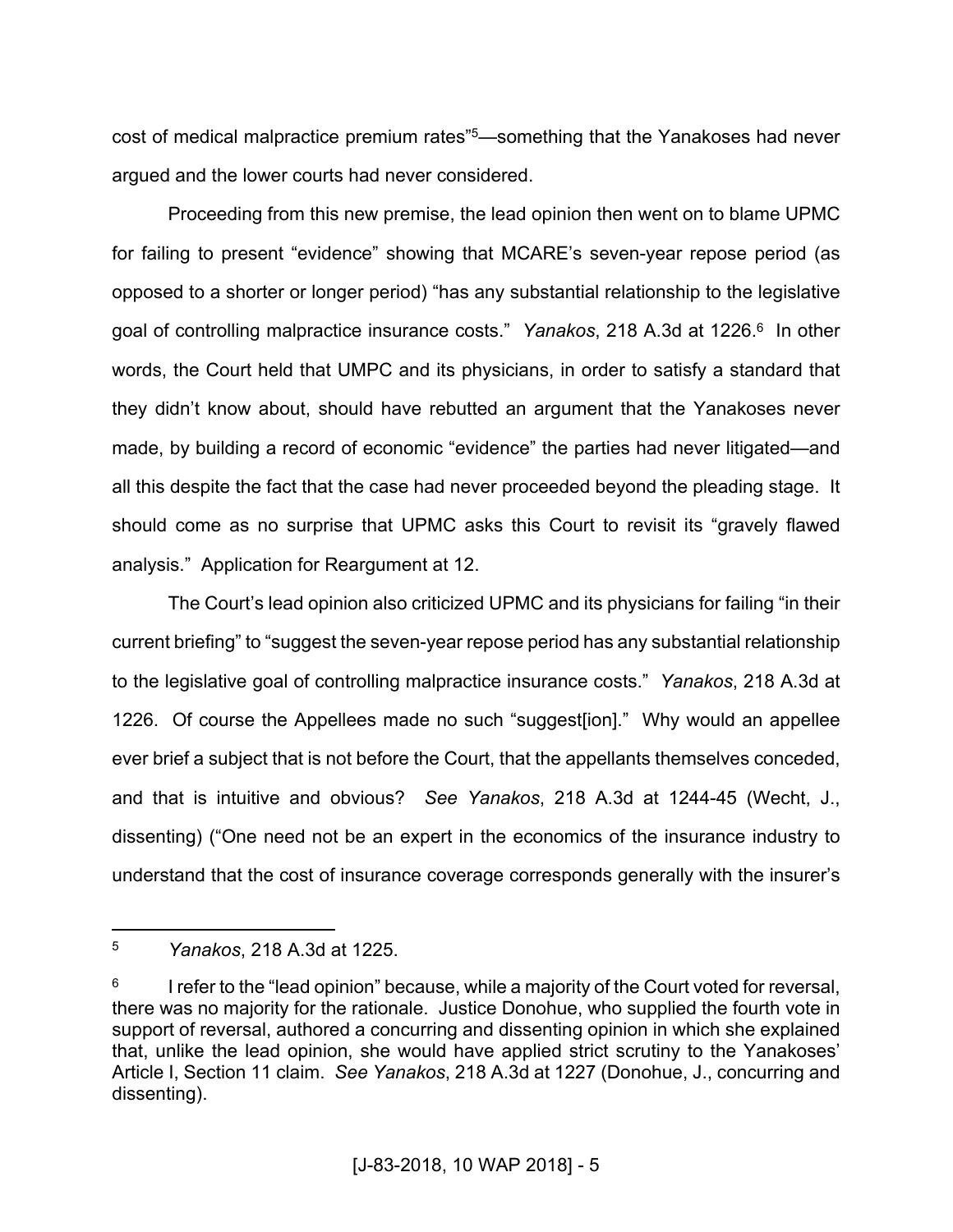own costs, which will decrease when fewer aged claims are filed."). The lead opinion's only explanation was to insist cryptically that the parties' decision to "narrowly focus on the foreign objects exception" (the very issue that we had granted *allocatur* to resolve) was somehow, after all, not "the proper focus." *Id.* 

#### **III.**

In their Joint Application for Reargument, UPMC and its physicians correctly note that, "[b]y grounding its decision on arguments never made—and, in fact, contrary to the concessions of plaintiffs—the Court" never afforded the Appellees an opportunity to establish the statute's "constitutionality on these unforeseeable grounds." Application for Reargument at 10. And that was not all. After wading into the issue without briefing or argument, the lead opinion misapprehended at least two key facts.

First, the sole legislative rationale underlying the MCARE Act's statute of repose was not, as the lead opinion assumed, "to control medical malpractice premium rates by providing actuarial certainty." *Yanakos*, 218 A.3d at 1225. Instead, the General Assembly had many overlapping objectives, including: (1) protecting defendants from an indeterminate threat of liability; (2) avoiding litigation that is likely to involve missing documents, faded memories, and unavailable witnesses; and (3) discouraging plaintiffs from sleeping on their rights or bringing stale claims. *See* Joint Application for Reargument at 11. In other words, the intent of the law was simply "to create a more predictable and stable insurance market for health care providers." *Id.* at 12. It was never intended or expected to guarantee "actuarial certainty," *Yanakos*, 218 A.3d at 1225, which seems a bit of a chimera in any event.

Second, while the lead opinion proceeded to declare, *sua sponte*, that the General Assembly's choice of a seven year repose period was arbitrary, that opinion was starkly unaware that the seven year period correlates with Pennsylvania regulations regarding